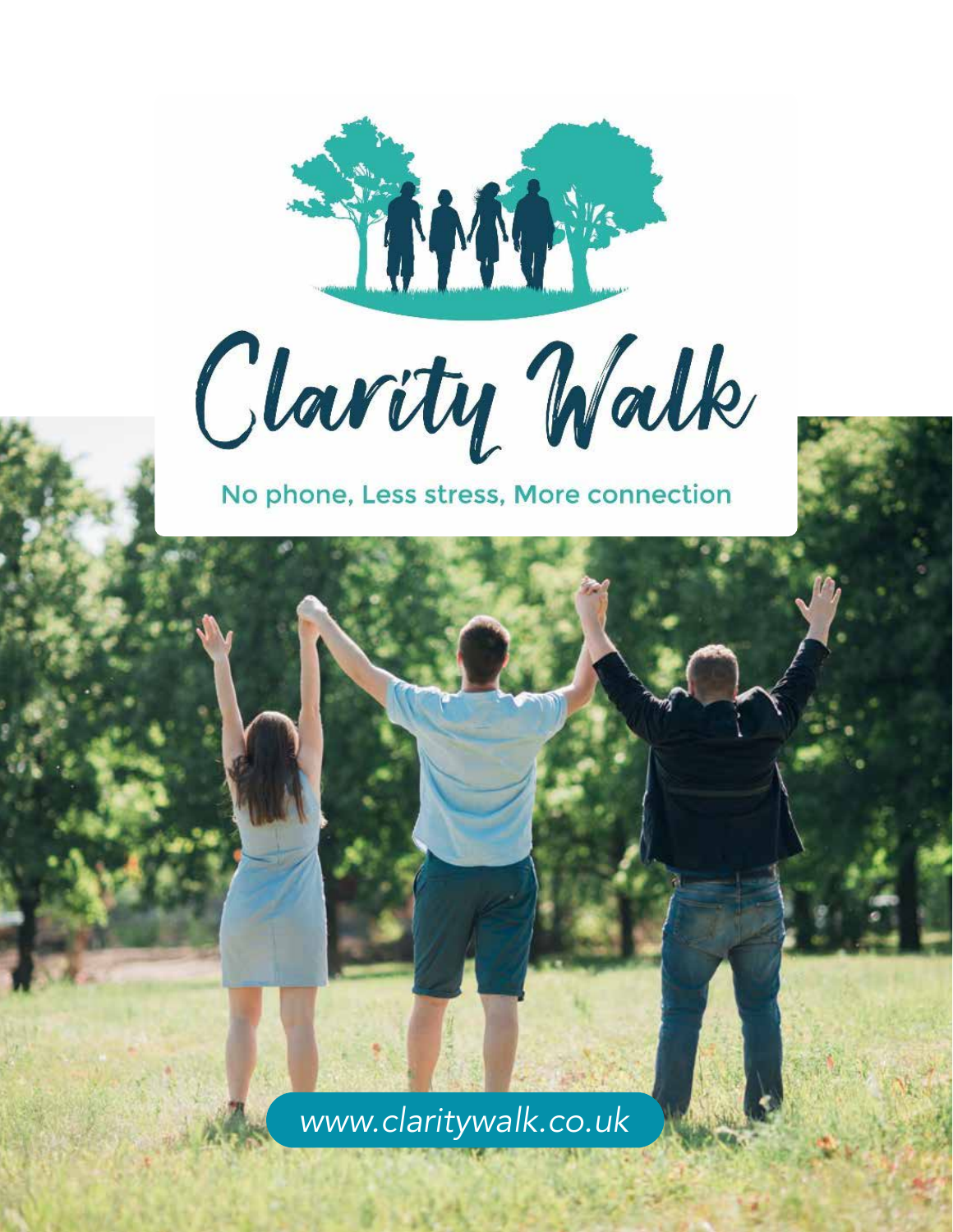# **Clarity Walk Referrals**

Clarity Walk is a social enterprise (SC640285) based in the Highlands which aims to improve mental health and wellbeing for the community through No-Phone nature walks.

Our aims are to become the leading wellbeing provider in the UK for walking services to improve mental health by working alongside NHS, GPs, counsellors, and mental health charities.

Clarity Walk is a safe space which is non-judgemental, friendly and very welcoming to provide a great support network for those who need our service.

We are looking to build referral partnerships with Highland organisations to improve mental health in the community with our No-Phone nature walks

### Benefits to organisations

- Referrals receive a free membership for 4 months which will help them reduce anxiety, reduce isolation and build connections during this pandemic. Referrals can be re-referred at any point.
- Provide referrals with an activity that is safe, non-judgemental and very welcoming to make them feel included and part of the community

#### Benefits to Clarity Walk

- Improve community business relationships to reach and help more people
- Strengthen funding applications by using your name as a referral partner to generate more revenue to help our social enterprise create a larger community impact

Becoming a referral partner is free for organisations and is a very simple process involving a 15 minute call to explain how patients/clients can use our service and make sure we are happy to work together.

From there we simply need you to send us a document with headed paper confirming you have become a referral partner.

Contact Matt@claritywalk.co.uk to start the referral process

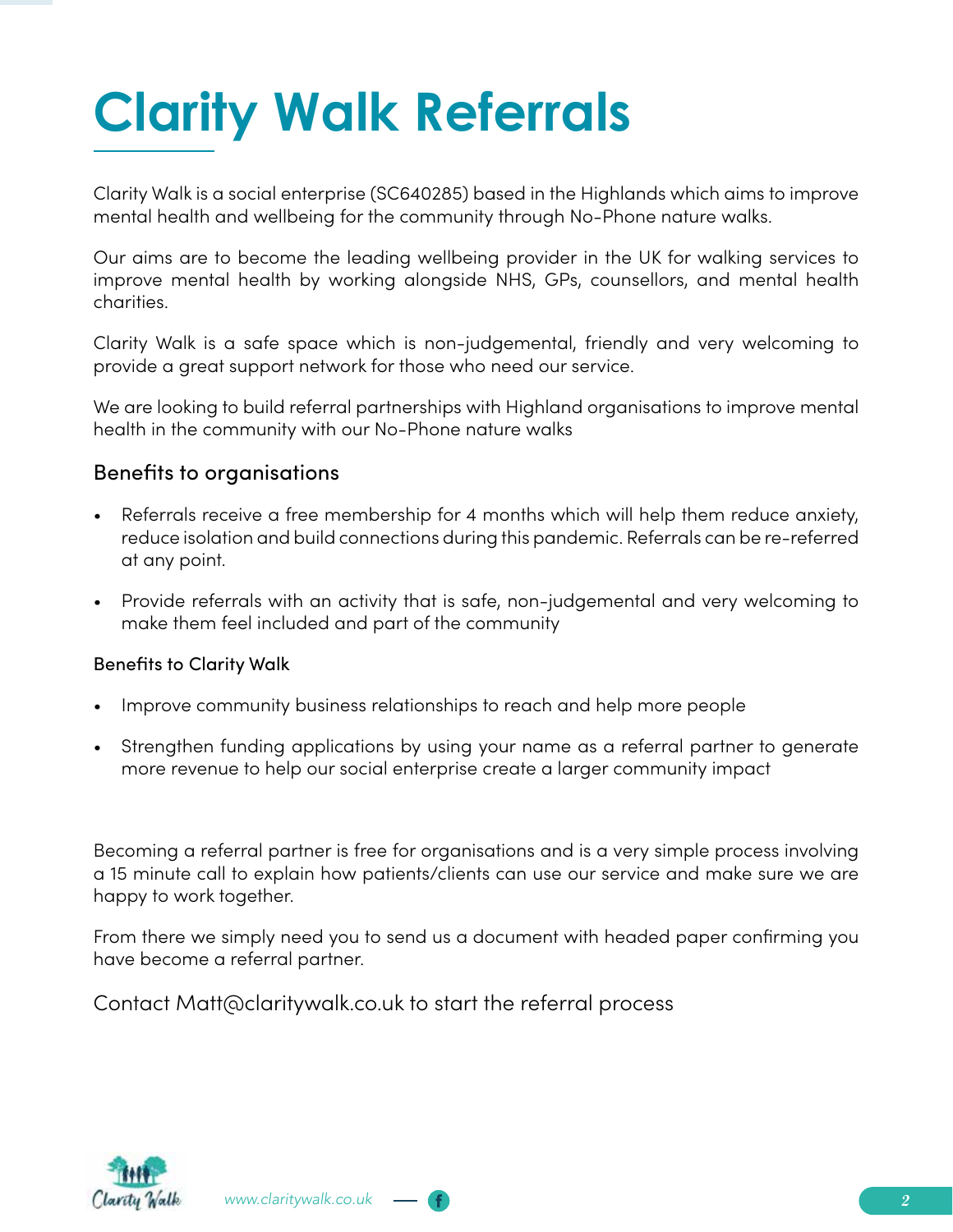# **How Clarity Walk works**

Clarity Walk is an hour 'no phone' nature walk to disconnect from technology and reconnect with others, nature and yourself. It is a non-judgemental, friendly experience which is open to all, including dogs and young people. It is an opportunity to simply walk and talk without the intrusion of digital devices to allow people to feel connected, calm, relaxed and in the present moment.

There is a walk for all abilities including an "Inclusive" walk for those with mobility restrictions. The walks are specified by levels so walkers can choose a walk that suits their ability. The levels included are;

- $\supset$  The Inclusive walk for those with physical disabilities.
- Â *Flat walks.*
- $\supset$  Flat to moderate walks which are mostly flat walks with one or two hills.
- Â *Moderate walks include hills and potentially rough terrain.*
- Â *Steep walks include steep hills throughout.*

Currently based in Inverness, Highlands Clarity Walk currently runs 12 walks per week using a variety of beautiful walking routes which anyone is welcome to join.

Prior to booking a walk, those attending must complete a 'Wellness Questionnaire' which ensures they are safe to walk, and also provides measurable data which is compared at a later date to see if the attendee has benefited from attending the walks.

With Clarity Walk the outcome for those that attend our walks are:

- Reduce anxiety
- Reduce isolation
- Improve confidence
- Build a positive support and social network
- Improve physical wellbeing

Which leads to improvements in their quality of life.

Memberships with Clarity Walk are £7-15p/m but those referred by GPs, counsellors and mental health charities partnered with Clarity Walk receive free memberships.